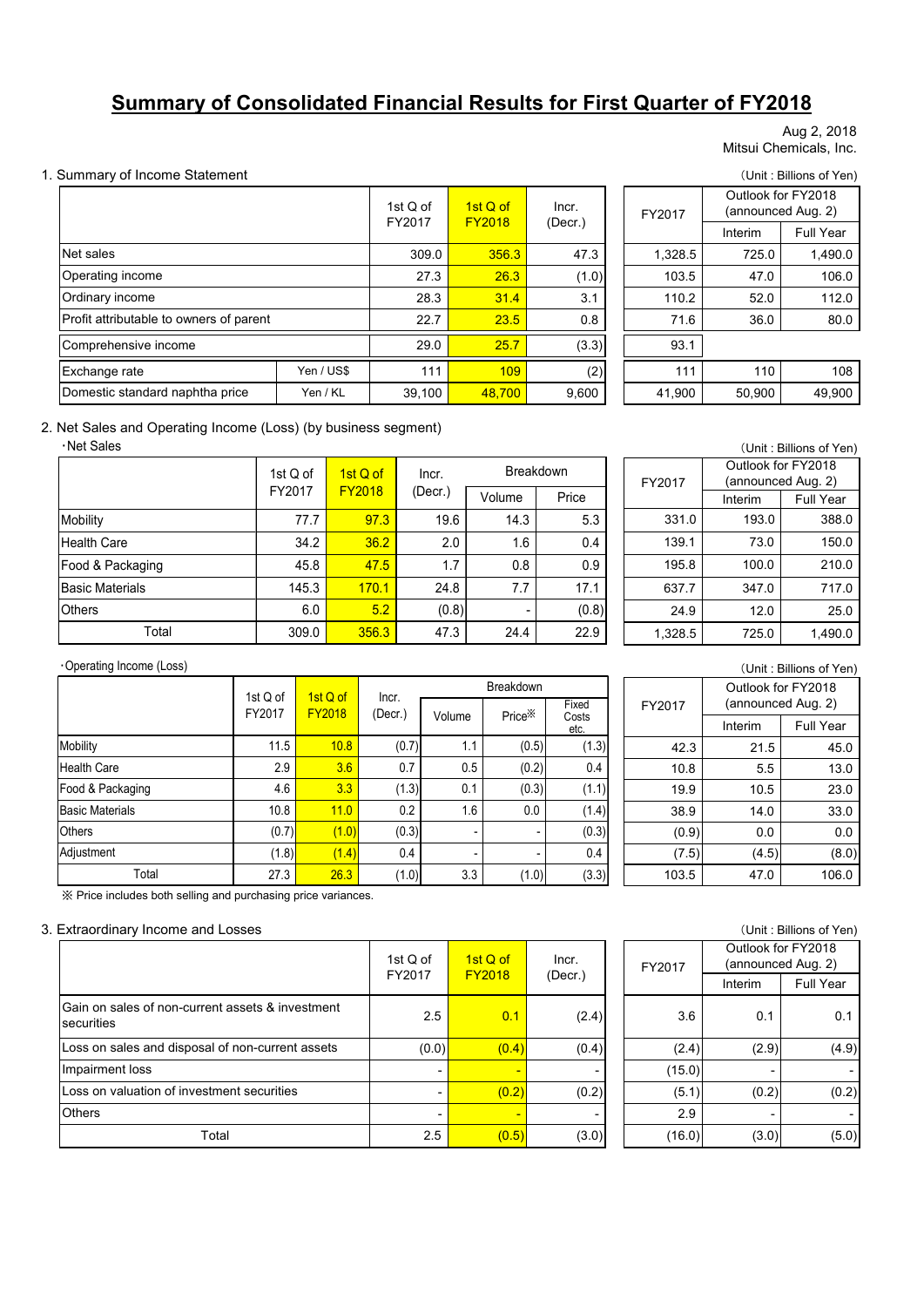#### 4. Summary of Balance Sheet

| Summary of Balance Sheet |                           |                           |                  |                                  |                            |                           | (Unit: Billions of Yen) |  |
|--------------------------|---------------------------|---------------------------|------------------|----------------------------------|----------------------------|---------------------------|-------------------------|--|
|                          |                           | Assets                    |                  |                                  | Liabilities and Net assets |                           |                         |  |
|                          | As of<br>Mar. 31.<br>2018 | As of<br>Jun. 30,<br>2018 | Incr.<br>(Decr.) |                                  | As of<br>Mar. 31.<br>2018  | As of<br>Jun. 30,<br>2018 | Incr.<br>(Decr.)        |  |
| <b>Current assets</b>    | 731.3                     | 751.9                     | 20.6             | Interest-bearing liabilities     | 463.7                      | 481.5                     | 17.8                    |  |
| Tangible fixed assets    | 432.9                     | 432.5                     | (0.4)            | Other liabilities                | 380.4                      | 372.7                     | (7.7)                   |  |
| Intangible fixed assets  | 31.5                      | 30.8                      | (0.7)            | Shareholders' equity             | 511.6                      | 525.7                     | 14.1                    |  |
| Investments and others   | 235.6                     | 238.8                     | 3.2              | Non-controlling interests        | 75.6                       | 74.1                      | (1.5)                   |  |
| Total assets             | 1,431.3                   | 1,454.0                   | 22.7             | Total liabilities and net assets | 1,431.3                    | 1,454.0                   | 22.7                    |  |
| Inventories 1            | 274.3                     | 285.6                     | 11.3             | Net D/E Ratio 1                  | 0.75                       | 0.73                      | (0.02)                  |  |

Note: Balance sheet as of FY2017 is restated due to amendments to accounting standards for tax effect accounting.

| 5. Summary of Cash Flow                        |                      |                           |                  |  |        |                                           | (Unit: Billions of Yen) |  |  |  |  |  |  |  |         |           |
|------------------------------------------------|----------------------|---------------------------|------------------|--|--------|-------------------------------------------|-------------------------|--|--|--|--|--|--|--|---------|-----------|
|                                                | 1st $Q$ of<br>FY2017 | 1st Q of<br><b>FY2018</b> | Incr.<br>(Decr.) |  | FY2017 | Outlook for FY2018<br>(announced May. 15) |                         |  |  |  |  |  |  |  |         |           |
|                                                |                      |                           |                  |  |        |                                           |                         |  |  |  |  |  |  |  | Interim | Full Year |
| Cash flows from operating activities           | 22.1                 | 25.5                      | 3.4              |  | 82.7   | 62.0                                      | 105.0                   |  |  |  |  |  |  |  |         |           |
| Cash flows from investing activities           | (9.1)                | (15.1)                    | (6.0)            |  | (75.1) | (45.0)                                    | (100.0)                 |  |  |  |  |  |  |  |         |           |
| Free cash flows                                | 13.0                 | 10.4                      | (2.6)            |  | 7.6    | 17.0                                      | 5.0                     |  |  |  |  |  |  |  |         |           |
| Cash flows from financing activities           | (22.4)               | 4.4                       | 26.8             |  | (10.2) | (17.0)                                    | (5.0)                   |  |  |  |  |  |  |  |         |           |
| <b>Others</b>                                  | 0.2                  | 0.3                       | 0.1              |  | (1.5)  |                                           |                         |  |  |  |  |  |  |  |         |           |
| Net incr. (decr.) in cash and cash equivalents | (9.2)                | 15.1                      | 24.3             |  | (4.1)  | 0.0                                       | 0.0                     |  |  |  |  |  |  |  |         |           |
| Cash and cash equivalents at the end of period | 73.7                 | 93.9                      | 20.2             |  | 78.8   |                                           |                         |  |  |  |  |  |  |  |         |           |

#### 6. Dividends

|                       | Annual Dividends per Share (yen) |                    |       |                     |        |  |  |  |  |  |  |
|-----------------------|----------------------------------|--------------------|-------|---------------------|--------|--|--|--|--|--|--|
|                       | 1st Q                            | Interim<br>(2nd Q) | 3rd Q | Year-end<br>(4th Q) | Annual |  |  |  |  |  |  |
| <b>IFY2017 Result</b> |                                  | 9.00               |       | 45.00               | -      |  |  |  |  |  |  |
| FY2018 Outlook        |                                  | 50.00              | -     | 50.00               | 100.00 |  |  |  |  |  |  |

Note: FY2017's year-end dividend is calculated based on the number of shares after the 5-to-1 share consolidation, which was conducted on October 1, 2017. Annual dividends in FY2017 are expressed as "-".

7. Number of shares outstanding (common stock)

|                                                                     | FY2017               | $1st$ Q of<br><b>FY2018</b> |
|---------------------------------------------------------------------|----------------------|-----------------------------|
| Number of shares outstanding at term-end (including treasury stock) | 204.454.615          | 204,454,615                 |
| Number of shares of treasury stock at term-end                      | 5,766,674            | 5,769,093                   |
| Average number of shares                                            | 200,063,352 *        | 198,686,437                 |
|                                                                     | $*1st$ Q of $FY2017$ |                             |

Note: The Group conducted 5-to-1 share consolidation on October 1, 2017. "Average number of shares" is calculated assuming 5-to-1 share consolidation was conducted in the beginning of the previous year.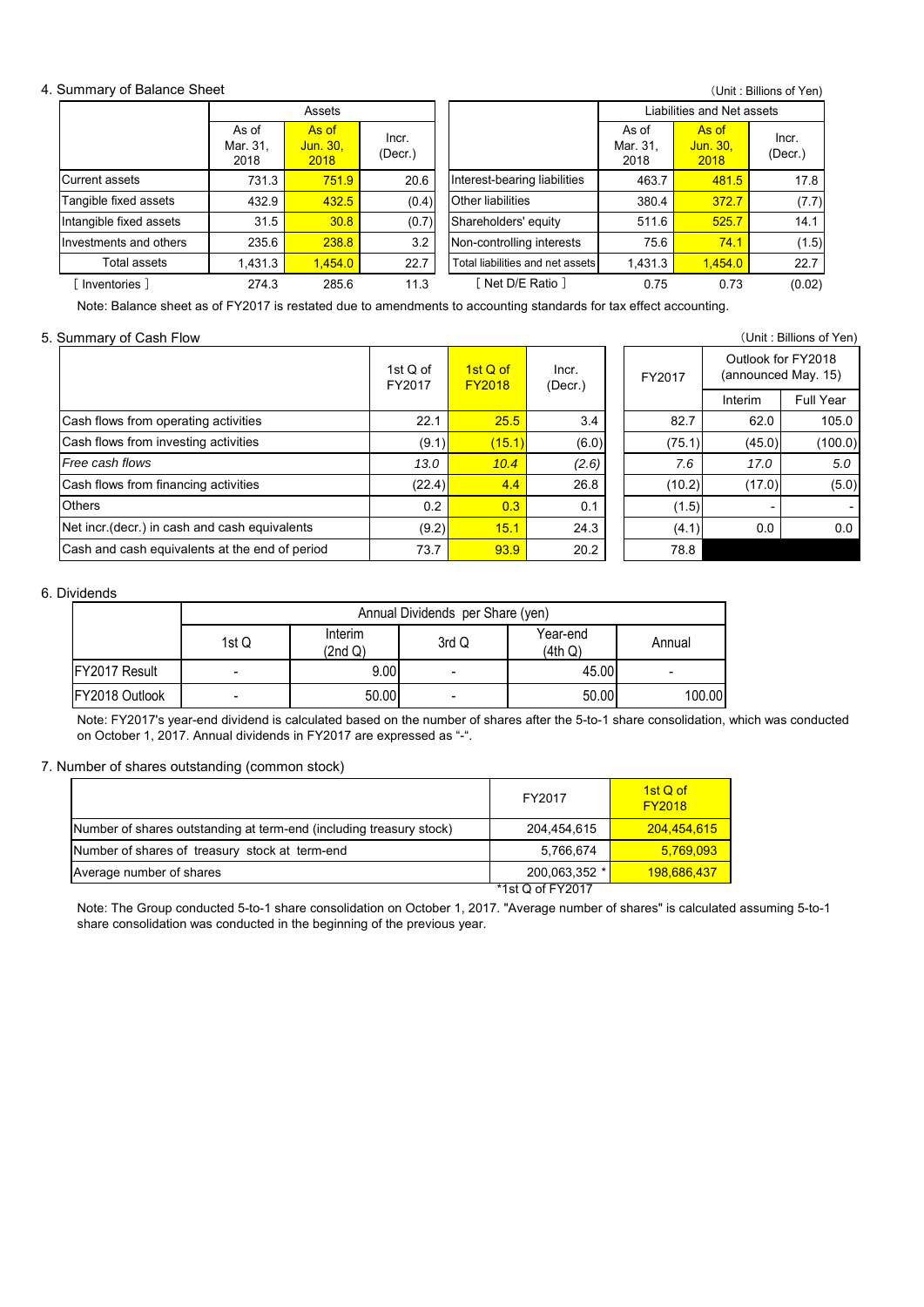# **1. Operating Results**

# **(1) Overview**

In the fiscal period under review (the three-month period from Apr 1, 2018 to Jun 30, 2018, hereinafter the "first quarter"), the economy of the United States enjoyed constant recovery. On the other hand, the state of trade policy in the United States and geopolitical risks remained and careful attention was paid to fluctuations in the global economy. In Japan, the economy continued to gradually recover amid steady corporate profits and improvements in the employment and incomes.

The Mitsui Chemicals Group (hereinafter the "Group") reported the following operating results for the first quarter.  $\zeta$ 

| (Billions of Yen)               |                  |                         |                        |                                                   |  |  |
|---------------------------------|------------------|-------------------------|------------------------|---------------------------------------------------|--|--|
|                                 | <b>Net Sales</b> | <b>Operating Income</b> | <b>Ordinary Income</b> | <b>Profit Attributable</b><br>to Owners of Parent |  |  |
| First quarter                   | 356.3            | 26.3                    | 31.4                   | 23.5                                              |  |  |
| Same period of<br>previous year | 309.0            | 27.3                    | 28.3                   | 22.7                                              |  |  |
| Change                          | 47.3             | (1.0)                   | 3.1                    | 0.8                                               |  |  |
| Change (%)                      | 15.3             | (3.4)                   | 11.0                   | 3.4                                               |  |  |

**Net Sales** increased 47.3 billion yen, or 15.3%, compared with the corresponding period of the previous fiscal year to 356.3 billion yen. This was mainly attributable to healthy sales and increase in sales prices due to the rise in naphtha, other raw materials and fuel prices.

**Operating income** was 26.3 billion yen, a decrease of 1.0 billion yen or 3.4% year on year. This result was due to unfavorable terms of trade and increase of fixed costs although sales were healthy.

**Ordinary income** was 31.4 billion yen, increased 3.1 billion yen or 11.0% year on year. This result was due to increase in share of profit of entities accounted for using equity method and improved foreign exchange gains and losses.

**Extraordinary income and losses** were 0.5 billion yen loss, due to a decrease in gain on sales of non-current assets.

As a result of the aforementioned factors, **profit before income taxes** amounted to 30.9 billion yen, an increase of 0.1 billion yen, or 0.3% year on year.

**Profit attributable to owners of parent** after accounting for income taxes and non-controlling interests was 23.5 billion yen, an increase of 0.8 billion yen, or 3.4% compared with the corresponding period of the previous fiscal year. Earnings per share for the period were 118.14 yen.

# **(2) Results by Business Segment**

The status of each segment during the first quarter is as follows.

# **Mobility**

Net sales increased 19.6 billion yen compared with the same period of the previous fiscal year to 97.3 billion yen and comprised 27% of total sales. On the other hand, operating income decreased 0.7 billion yen to 10.8 billion yen year on year. The decrease in income was due to an increase of raw material prices and fix costs in spite of an increase in sales volume.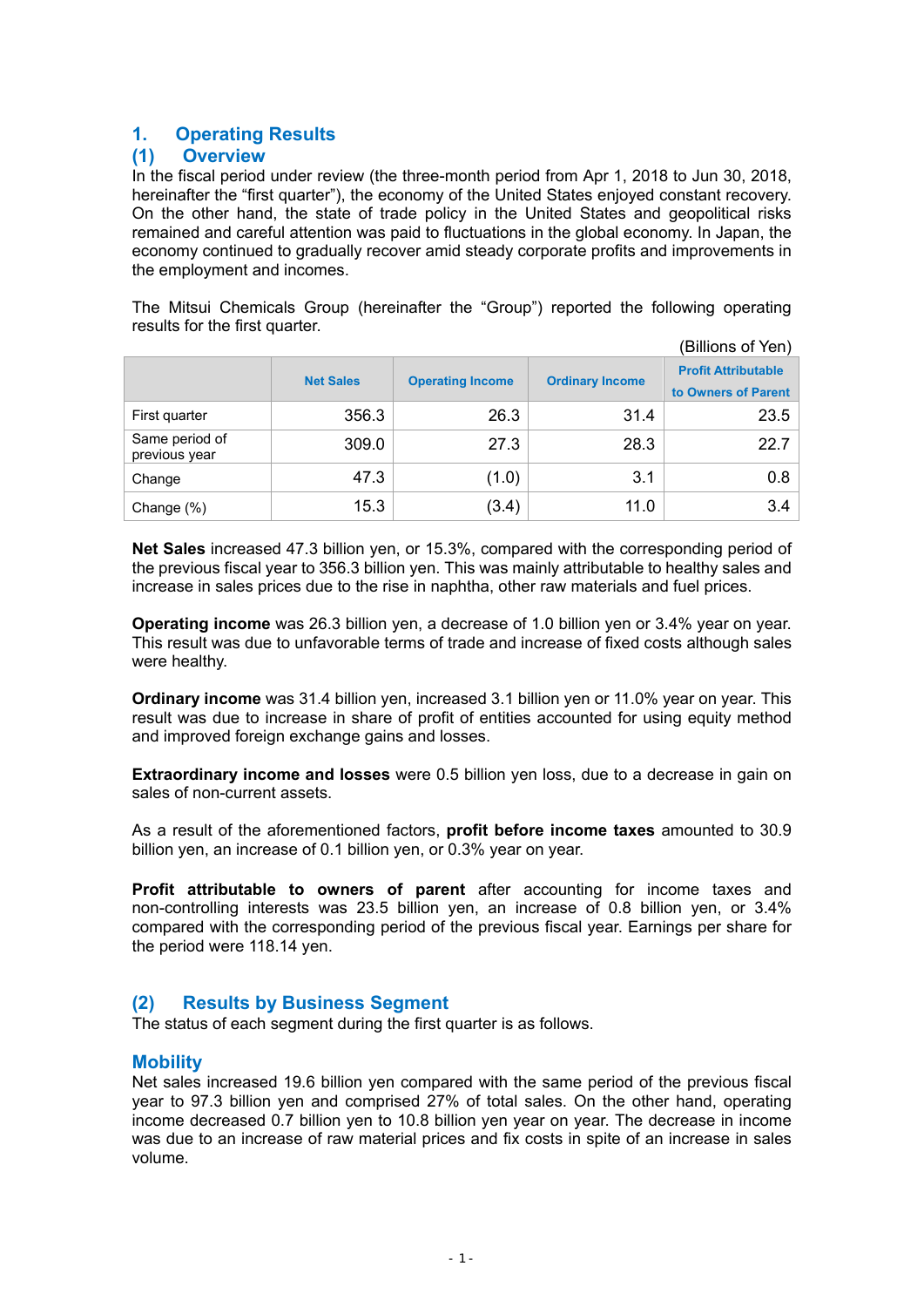In **elastomers**, which are primarily used in automotive components and as resin modifiers, business performance was affected by an increase of raw material prices although the Group was able to meet healthy demand.

In **performance compounds**, the Group was able to satisfy stable demand especially in Asia and Europe.

In **performance polymers**, which are primarily used in information communication technology (ICT) - related products, sales remained steady.

In overseas **polypropylene compound** businesses, the Group was able to meet increasing production volume of the automobile industry mainly in Asia.

The Group consolidated its newly consolidated subsidiaries of ARRK Group in **solution** business as of January 2018.

#### **Health Care**

Net sales increased 2.0 billion yen year on year to 36.2 billion yen and comprised 10% of total sales. Operating income increased 0.7 billion yen compared with the previous fiscal year to 3.6 billion yen, mainly due to healthy sales overall although increase of raw material prices had an impact.

In **vision care materials**, sales of ophthalmic lens materials were healthy.

In **nonwoven fabrics**, sales were stable.

In **dental materials**, sales were stable.

#### **Food & Packaging**

Net sales increased 1.7 billion yen compared with the previous fiscal year to 47.5 billion yen and comprised 13% of total sales. On the other hand, operating income decreased 1.3 billion yen to 3.3 billion yen year on year, due to increase of raw material prices and fixed costs although sales were overall healthy.

In **coatings & engineering materials**, profit was affected by increase of raw material prices although sales were healthy.

In **performance films and sheets**, sales were overall healthy although profits had impacts from an increase of raw material prices.

In **agrochemicals**, fixed costs increased although sales were healthy.

#### **Basic Materials**

Net sales increased 24.8 billion yen compared with the same period of the previous fiscal year to 170.1 billion yen and comprised 48% of total sales. Operating income increased 0.2 billion yen year on year, to 11.0 billion yen. This was mainly attributable to the effect of firm domestic demand and rise of market environment.

**Naphtha cracker** operating rates kept at high level as the same period of the previous fiscal year. Performances of **polyethylene** and **polypropylene** were firm, backed by domestic demand.

In **phenols**, demand was firm and the oversea market environment was at higher level than the same period of the previous fiscal year.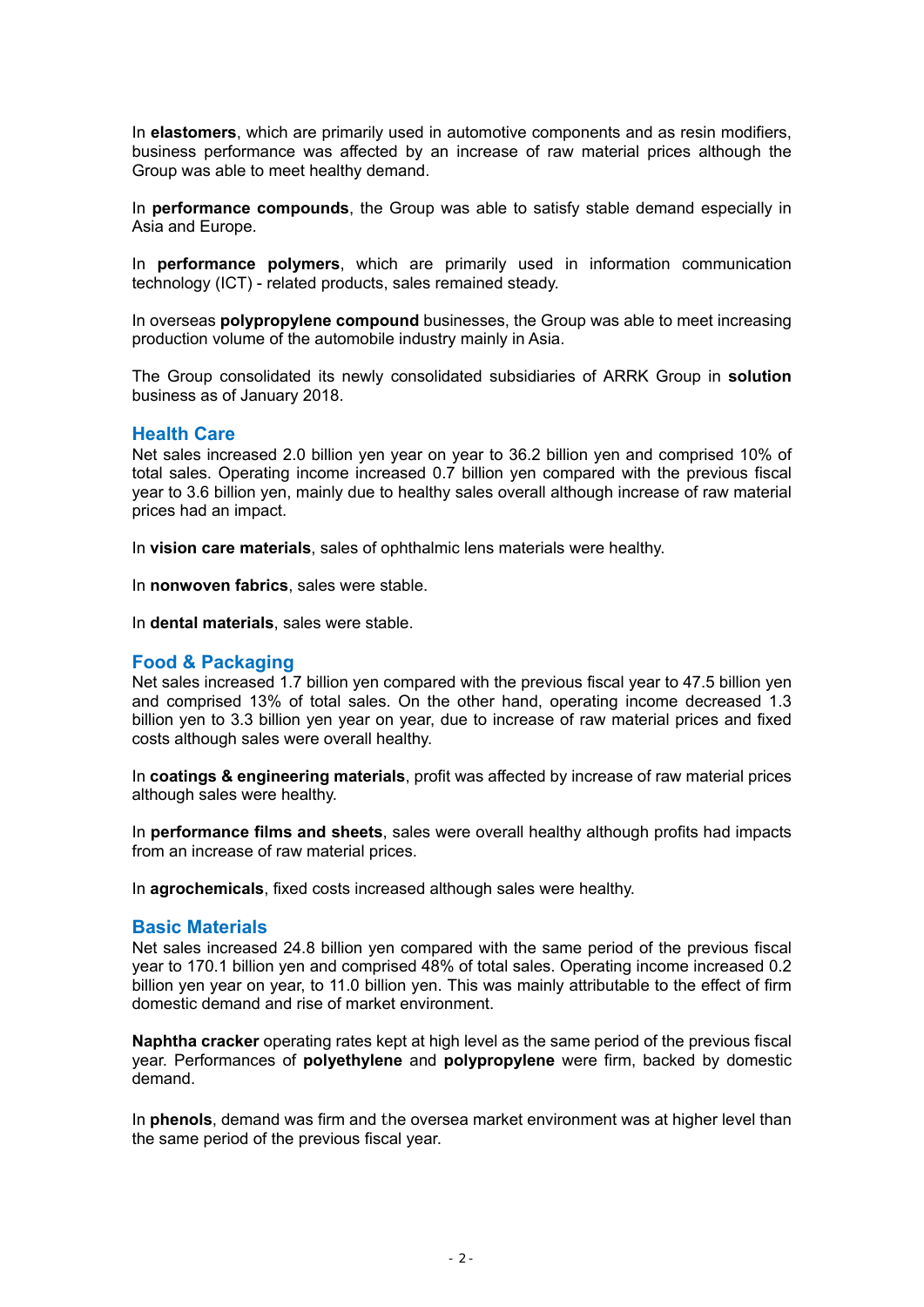# **Others**

Net sales decreased 0.8 billion yen to 5.2 billion yen, comprised 2% of total sales. Operating loss was 1.0 billion yen, an increase of 0.3 billion yen year on year.

# **2. Consolidated Financial Position Status of Assets, Liabilities and Net Assets**

**Total assets** at the end of the first quarter stood at 1,454.0 billion yen, an increase of 22.7 billion yen compared with the end of the previous fiscal year.

**Total liabilities** at the end of the first quarter increased 10.1 billion yen compared with the previous fiscal year-end to 854.2 billion yen. **Interest-bearing debt** amounted to 481.5 billion yen, an increase of 17.8 billion yen compared with the previous fiscal year-end. As a result, the interest-bearing debt ratio was 33.1%, an increase of 0.7 percentage point.

**Net assets** totaled 599.8 billion yen, an increase of 12.6 billion yen compared with the previous fiscal year-end. The **ratio of shareholders' equity to total assets** was 36.2%, 0.5 percentage point increase from the previous fiscal year-end.

Accounting for the aforementioned factors, the **net debt-equity ratio** stood at 0.73 at the end of the first quarter, 0.02 point decrease from the previous fiscal year-end.

Consolidated balance sheet as of FY2017 is restated due to amendments to accounting standards for tax effect accounting. Consequently, comparison with the end of the previous fiscal year is calculated based on the restated figures.

# **3. Outlook for Fiscal 2018 (Year Ending March 31, 2019)**

#### **(Financial Forecasts for Fiscal 2018)**

Regarding financial forecasts for the first half, because sale prices are expected to increase due to increase of naphtha, other raw materials and fuel prices, net sales in Mobility and Basic Materials are expected to increase.

Therefore, based on the outlook for the first half, net sales for the full year are expected to be higher than the previous forecast.

Outlook for the first half are based on the following assumptions:

- a) Exchange rate is 110 yen/US\$
- b) Average price of domestic naphtha is 50,900 yen /kl

Outlook for the full year are based on the following assumptions:

- a) Exchange rate for the full year is 108 yen/US\$
- b) Average price of domestic naphtha is 49,900 yen /kl

| (Billions of Yen) |                  |                         |                        |                                                             |  |  |
|-------------------|------------------|-------------------------|------------------------|-------------------------------------------------------------|--|--|
|                   | <b>Net Sales</b> | <b>Operating Income</b> | <b>Ordinary Income</b> | <b>Profit Attributable</b><br>to Owners of<br><b>Parent</b> |  |  |
| First half        | 725.0            | 47.0                    | 52.0                   | 36.0                                                        |  |  |
| Full year         | 1,490.0          | 106.0                   | 112.0                  | 80.0                                                        |  |  |